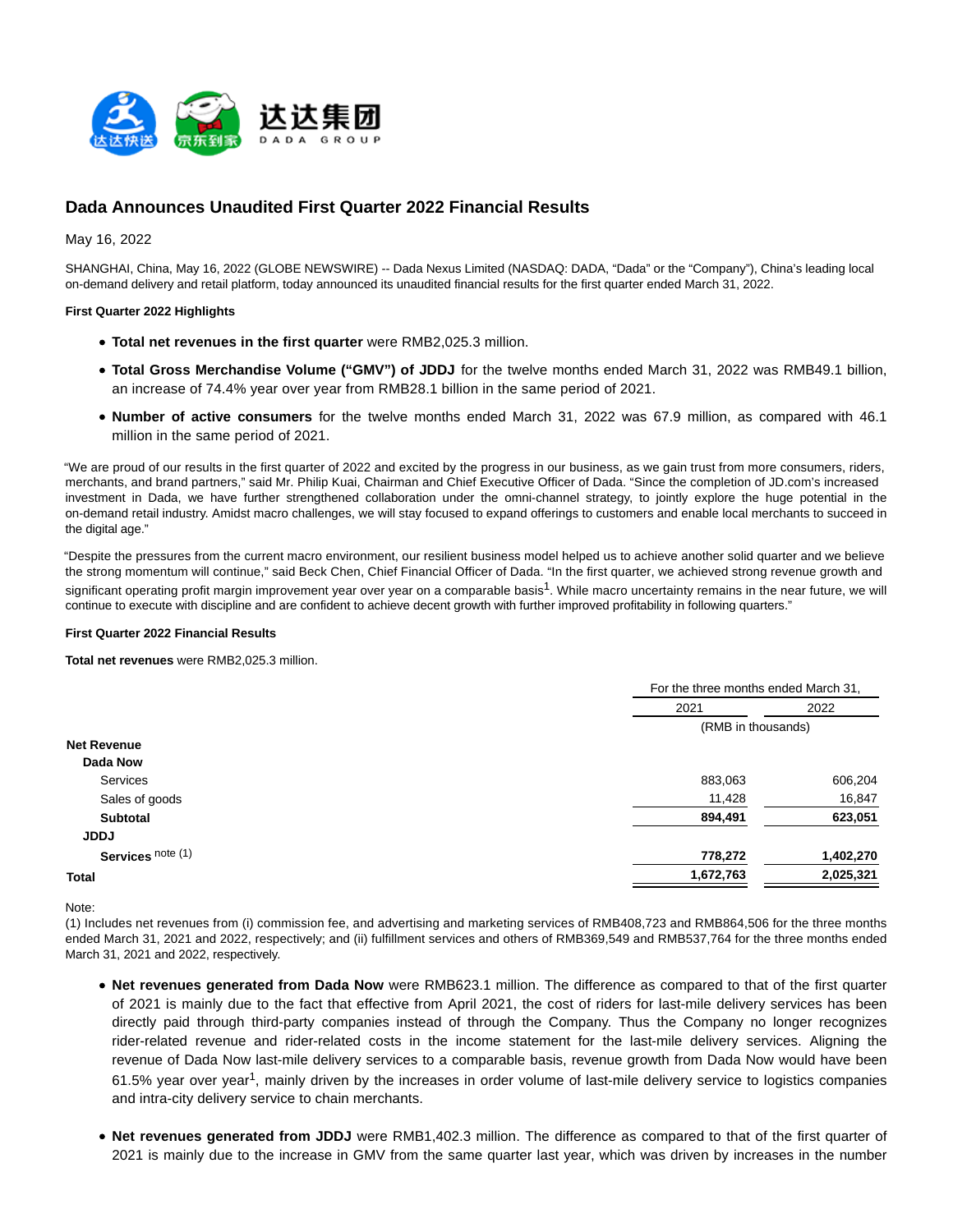of active consumers and average order size. The increase in online marketing services revenue as a result of the increasing promotional activities launched by brand owners and retailers also contributed to the increment of the net revenues generated from JDDJ.

**Total costs and expenses** were RMB2,664.3 million, compared with RMB2,425.3 million in the same quarter of 2021.

- **Operations and support** costs were RMB1,270.3 million, compared with RMB1,395.0 million in the same quarter of 2021. The decrease was primarily due to the decrease of rider-related cost incurred by business upgrade of last-mile delivery services, partially offset by an increase in rider cost as a result of increasing order volume for last-mile and intra-city delivery services provided to logistics companies, various chain merchants on the Dada Now platform and retailers on the JDDJ platform.
- **Selling and marketing** expenses were RMB1,114.5 million, compared with RMB790.7 million in the same quarter of 2021. The increase was primarily due to (i) growing incentives to JDDJ consumers, (ii) an increase in advertising and marketing expenses to attract new consumers to JDDJ platform, and (iii) amortization of the business cooperation agreement ("BCA") in connection with the share subscription transaction with JD.com in February 2022.
- **General and administrative** expenses were RMB100.8 million, compared with RMB102.7 million in the same quarter of 2021. The decrease was primarily due to decreased share-based compensation expenses.
- **Research and development** expenses were RMB164.7 million, compared with RMB124.2 million in the same quarter of 2021. The increase was mainly attributable to the increase in research and development personnel cost as the Company continues to strengthen its technological capabilities.

**Loss from operations** was RMB625.7 million, compared with RMB741.4 million in the same quarter of 2021.

**Non-GAAP loss from operations2** was RMB501.4 million, compared with RMB648.1 million in the same quarter of 2021.

**Net loss** was RMB604.2 million, compared with RMB710.3 million in the same period of 2021.

**Non-GAAP net loss3** was RMB481.2 million, compared with RMB618.1 million in the same period of 2021.

**Net loss attributable to ordinary shareholders of Dada** was RMB604.2 million, compared with RMB710.3 million in the same quarter of 2021.

**Non-GAAP net loss attributable to ordinary shareholders of Dada4** was RMB481.2 million, compared with RMB618.1 million in the same quarter of 2021.

**Basic and diluted net loss per share** was RMB0.62, compared with RMB0.75 for the first quarter of 2021.

**Non-GAAP basic and diluted net loss per share5** was RMB0.49, compared with RMB0.65 for the first quarter of 2021.

As of March 31, 2022, the Company had RMB4,616.7 million in **cash, cash equivalents, restricted cash and short-term investments**, an increase from RMB1,764.8 million as of December 31, 2021.

Pursuant to our US\$70 million share repurchase program announced in March 2022, as of April 30, 2022, we had repurchased approximately US\$17 million of ADSs under this repurchase program.

#### **Environment, Social Responsibility and Corporate Governance**

The Company continued to execute its ESG strategy in the first quarter in a committed and proactive way:

- On March 8, the International Women's Day, Dada partnered with merchants to launch a care campaign for female riders, offering them with flowers and other gifts.
- During the COVID-19 pandemic resurgence in cities including Shenzhen, Shanghai and Beijing, as an approved enterprise by local governments to maintain the supply of daily necessities, Dada has been actively involved in pandemic support initiatives to ensure the supply and delivery of essentials for the people, providing support and creating value for various stakeholders and society:
	- For merchants: we strive to provide delivery and picking capacity to support their online operations.
	- For consumers: we ensure price stability of products sold on our platform through continuous system monitoring.
	- For riders: after helping eligible riders obtain travel passes, we provide them with special subsidies, and free personal protection equipment and insurance. We also launched campaigns to reward those who contribute the most during the pandemic.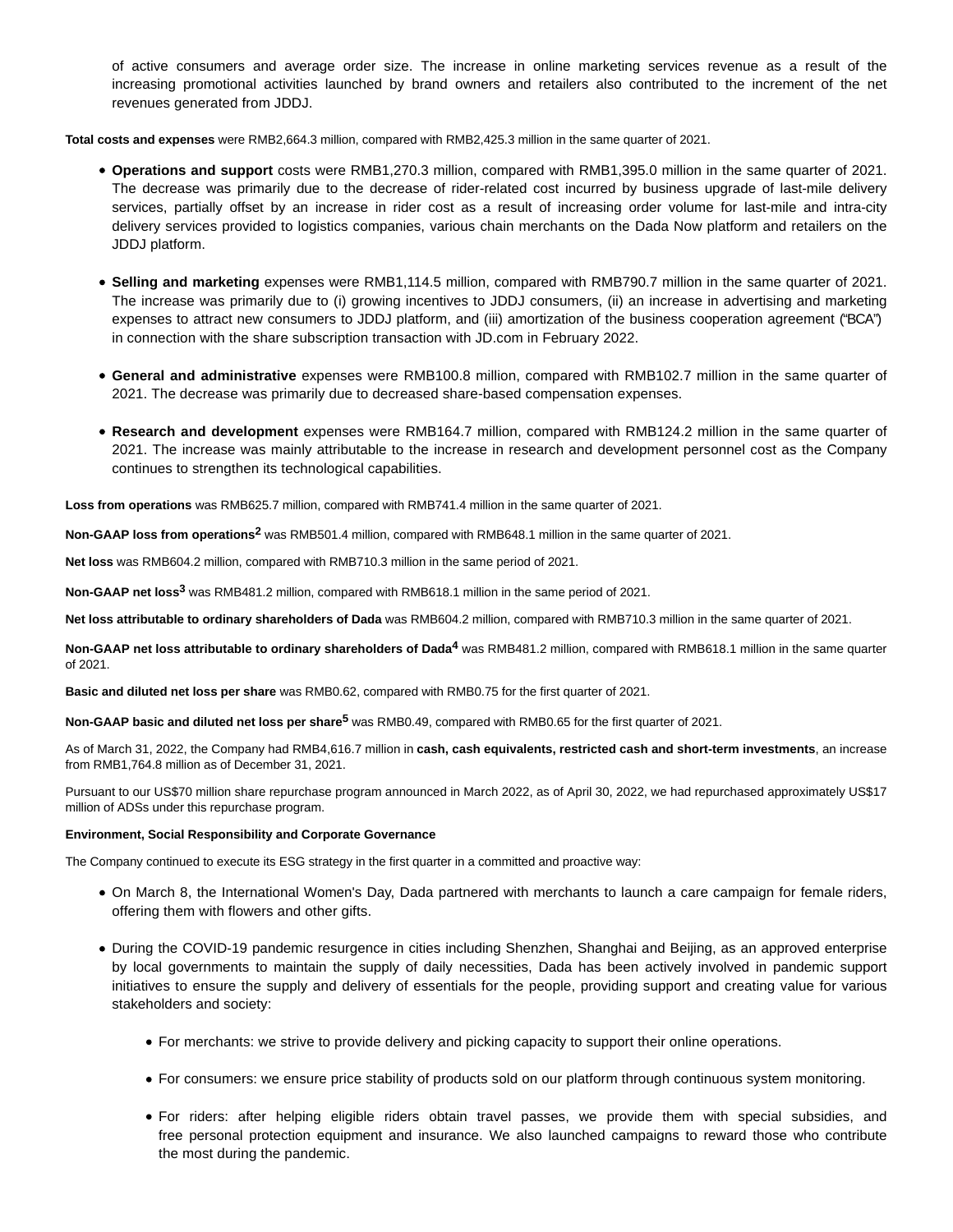For public: we donate personal protection equipment to governmental organizations. We also help governmental agencies with the distribution of supply packages to residents and medical supplies to patients.

## **Business Outlook**

\_\_\_\_\_\_\_\_\_\_\_\_

For the second quarter of 2022, Dada expects total revenue to be between RMB2,250 million and RMB2,350 million. Aligning the revenue of Dada Now last-mile delivery services to a comparable basis in the second quarters of 2021 and 2022, total revenue of the second quarter of 2022 will realize 59% to 66% year-over-year growth<sup>1</sup>. This outlook is based on information available as of the date of this press release and reflects the Company's current and preliminary expectations, which are subject to change in light of various uncertainties, including those related to the ongoing COVID-19 pandemic.

5 Non-GAAP net loss per share is non-GAAP net loss attributable to ordinary shareholders of Dada divided by weighted average number of shares used in calculating net loss per share.

#### **Conference Call**

The Company will host a conference call to discuss the earnings at 9:30 p.m. Eastern Time on Monday, May 16, 2022 (9:30 a.m. Beijing time on Tuesday, May 17, 2022).

Please register in advance of the conference using the link provided below and dial in 10 minutes prior to the call, using participant dial-in numbers, Direct Event passcode and unique registrant ID which would be provided upon registering. You will be automatically linked to the live call after completion of this process, unless required to provide the conference ID below due to regional restrictions.

PRE-REGISTER LINK[: http://apac.directeventreg.com/registration/event/3376322](https://www.globenewswire.com/Tracker?data=jAUqVDH3Jym4uZqc-3az31__OO2yKBgvOww-9tbSZLFG-fh5bHUTpKPV5FoevDGAToaceOnXX6g3I-b1p_EyqAuQe-JspYE7oeppXGaTD889TuK6LPE-BIJJnDFz_88tb0MMEE5wQya_uSNB38kRjKelGfpwIMPxt_HJZfd6zgnVma4GM9qHGWufmcImOfhC)

## CONFERENCE ID: 3376322

A telephone replay of the call will be available after the conclusion of the conference call through 09:59 a.m. Eastern Time, May 24, 2022.

Dial-in numbers for the replay are as follows:

| International Dial-in | +61-2-8199-0299 |
|-----------------------|-----------------|
| U.S. Toll Free        | 1-855-452-5696  |
| Mainland China        | 8009-880-601    |
| Hong Kong             | 800-963-117     |
| Passcode:             | 3376322#        |

A live and archived webcast of the conference call will be available on the Investor Relations section of Dada's website at [https://ir.imdada.cn/.](https://www.globenewswire.com/Tracker?data=h_sYSxwhzeEvmQLPShDhQGvK0BXhEpYXaxs0JpRqsTtBVvDhFmX06ZmznJa6GaybXc556gyyer6vPxrmpRg0Fi37s3QgGfbUO6mjzAvUVj4=)

#### **Use of Non-GAAP Financial Measures**

The Company also uses certain non-GAAP financial measures in evaluating its business. For example, the Company uses non-GAAP income/(loss) from operations, non-GAAP operating margin, non-GAAP net income/(loss), non-GAAP net margin, non-GAAP net income/(loss) attributable to ordinary shareholders of Dada and non-GAAP net income/(loss) attributable to ordinary shareholders of Dada per share as supplemental measures to review and assess its financial and operating performance. The presentation of these non-GAAP financial measures is not intended to be considered in isolation, or as a substitute for the financial information prepared and presented in accordance with U.S. GAAP. Non-GAAP income/(loss) from operations is income/(loss) from operations excluding the impact of share-based compensation expenses and amortization of intangible assets resulting from business acquisition. Non-GAAP operating margin is non-GAAP income/(loss) from operations as a percentage of total net revenues. Non-GAAP net income/(loss) is net income/(loss) excluding the impact of share-based compensation expenses, amortization of intangible assets resulting from business acquisition and tax benefit from amortization of such intangible assets. Non-GAAP net margin is non-GAAP net income/(loss) as a percentage of total net revenues. Non-GAAP net income/(loss) attributable to ordinary shareholders of Dada is net income/(loss) attributable to ordinary shareholders of Dada excluding the impact of share-based compensation expenses, amortization of intangible assets resulting from business acquisition and tax benefit from amortization of such intangible assets. Non-GAAP net income/(loss) attributable to ordinary shareholders of Dada per share is non-GAAP net income/(loss) attributable to ordinary shareholders of Dada divided by weighted average number of shares used in calculating net income/(loss) per share.

The Company presents the non-GAAP financial measures because they are used by the Company's management to evaluate the Company's financial and operating performance and formulate business plans. Non-GAAP income/(loss) from operations and non-GAAP net income/(loss) enable the Company's management to assess the Company's financial and operating results without considering the impact of share-based compensation expenses, amortization of intangible assets resulting from business acquisition and tax benefit from amortization of such intangible assets. The Company also believes that the use of the non-GAAP measures facilitates investors' assessment of the Company's financial and operating

 $1$  Effective from April 2021, the cost of riders for last-mile delivery services has been directly paid through third-party companies instead of through the Company. The Company no longer recognizes rider-related revenue and rider-related costs in the income statement for the last-mile delivery services. To help better understand the growth excluding the change's impact on revenue, the Company hereby presents the year-over-year growth assuming excluding the cost of riders directly paid during the comparative periods of current year and last year.

<sup>&</sup>lt;sup>2</sup> Non-GAAP loss from operations represents loss from operations excluding the impact of share-based compensation expenses, and amortization of intangible assets resulting from business acquisition and asset acquisition.

 $3$  Non-GAAP net loss represents net loss excluding the impact of share-based compensation expenses, amortization of intangible assets resulting from business acquisition and asset acquisition, and tax benefit from amortization of such intangible assets.

<sup>&</sup>lt;sup>4</sup> Non-GAAP net loss attributable to ordinary shareholders of Dada is net loss attributable to ordinary shareholders of Dada excluding the impact of share-based compensation expenses, amortization of intangible assets resulting from business acquisition and asset acquisition, and tax benefit from amortization of such intangible assets.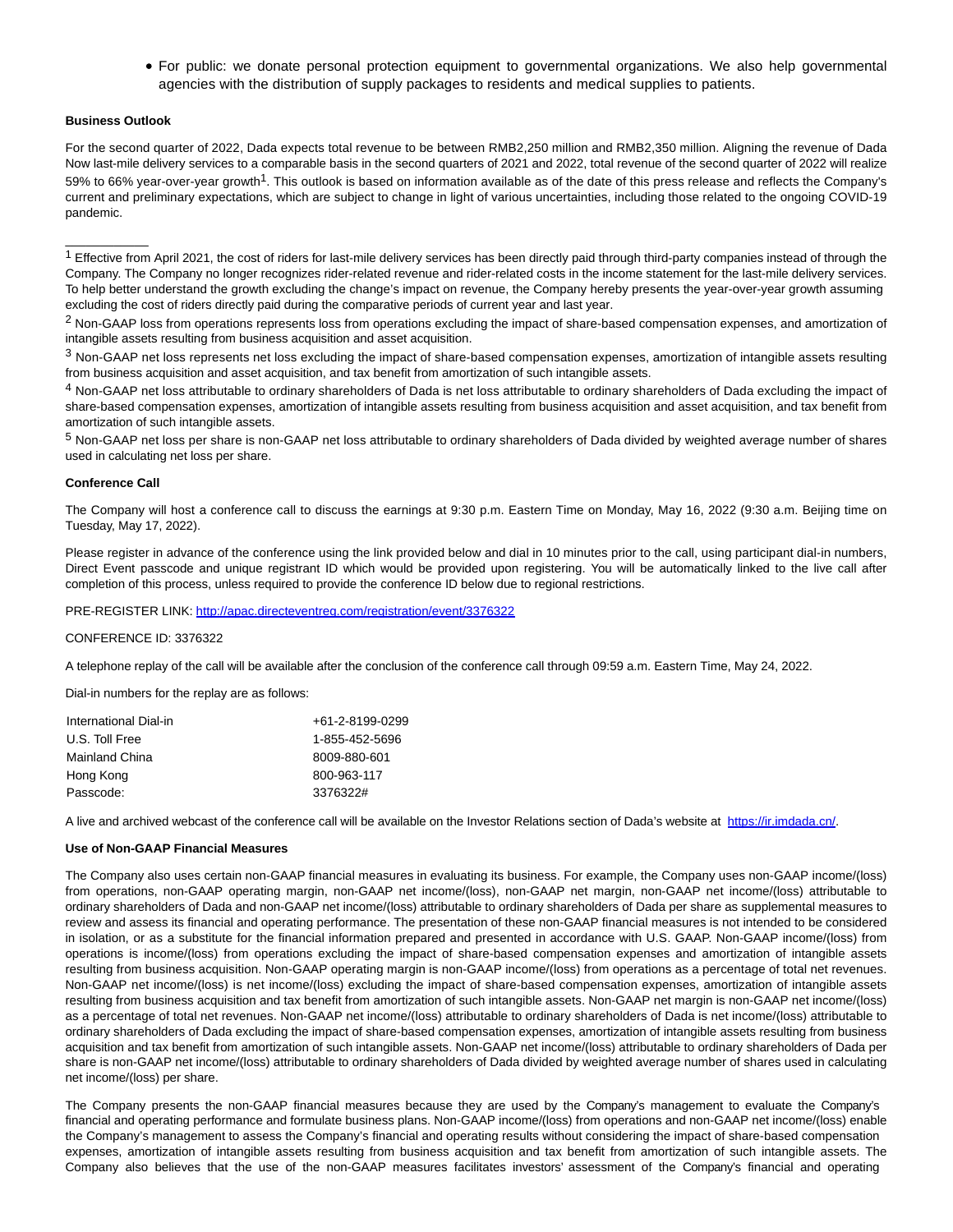#### performance.

The non-GAAP financial measures are not defined under U.S. GAAP and are not presented in accordance with U.S. GAAP. The non-GAAP financial measures have limitations as analytical tools. One of the key limitations of using non-GAAP income/(loss) from operations, non-GAAP net income/(loss), non-GAAP net income/(loss) attributable to ordinary shareholders of Dada, and non-GAAP net income/(loss) attributable to ordinary shareholders of Dada per share is that they do not reflect all items of income and expense that affect the Company's operations. Share-based compensation expenses, amortization of intangible assets resulting from business acquisition and tax benefit from amortization of such intangible assets have been and may continue to be incurred in the Company's business and is not reflected in the presentation of non-GAAP income/(loss) from operations, non-GAAP net income/(loss), non-GAAP net income/(loss) attributable to ordinary shareholders of Dada, and non-GAAP net income/(loss) attributable to ordinary shareholders of Dada per share. Further, the non-GAAP measures may differ from the non-GAAP measures used by other companies, including peer companies, potentially limiting the comparability of their financial results to the Company's. In light of the foregoing limitations, the non-GAAP income/(loss) from operations, non-GAAP operating margin, non-GAAP net income/(loss), non-GAAP net margin, non-GAAP net income/(loss) attributable to ordinary shareholders of Dada and non-GAAP net income/(loss) attributable to ordinary shareholders of Dada per share for the period should not be considered in isolation from or as an alternative to income/(loss) from operations, operating margin, net income/(loss), net margin, net income/(loss) attributable to ordinary shareholders of Dada and net income/(loss) attributable to ordinary shareholders of Dada per share, or other financial measures prepared in accordance with U.S. GAAP.

The Company compensates for these limitations by reconciling the non-GAAP financial measures to the nearest U.S. GAAP performance measures, which should be considered when evaluating the Company's performance. For reconciliations of these non-GAAP financial measures to the most directly comparable GAAP financial measures, please see the section of the accompanying tables titled, "Reconciliations of GAAP and Non-GAAP Results."

#### **Forward-Looking Statements**

This press release contains statements that may constitute "forward-looking" statements pursuant to the "safe harbor" provisions of the U.S. Private Securities Litigation Reform Act of 1995. These forward-looking statements can be identified by terminology such as "will," "expects," "anticipates," "aims," "future," "intends," "plans," "believes," "estimates," "likely to" and similar statements. Among other things, quotations in this announcement, contain forward-looking statements. Dada may also make written or oral forward-looking statements in its periodic reports to the U.S. Securities and Exchange Commission (the "SEC"), in its annual report to shareholders, in press releases and other written materials and in oral statements made by its officers, directors or employees to third parties. Statements that are not historical facts, including statements about Dada's beliefs, plans and expectations, are forward-looking statements. Forward-looking statements involve inherent risks and uncertainties. A number of factors could cause actual results to differ materially from those contained in any forward-looking statement, including but not limited to the following: Dada's strategies; Dada's future business development, financial condition and results of operations; Dada's ability to maintain its relationship with major strategic investors; its ability to provide efficient on-demand delivery services and offer quality on-demand retail experience; its ability to maintain and enhance the recognition and reputation of its brands; general economic and business conditions globally and in China and assumptions underlying or related to any of the foregoing. Further information regarding these and other risks is included in Dada's filings with the SEC. All information provided in this press release is as of the date of this press release, and Dada does not undertake any obligation to update any forward-looking statement, except as required under applicable law.

#### **About Dada**

Dada is a leading platform of local on-demand retail and delivery in China. It operates JDDJ, one of China's largest local on-demand retail platforms for retailers and brand owners, and Dada Now, a leading local on-demand delivery platform open to merchants and individual senders across various industries and product categories. The Company's two platforms are inter-connected and mutually beneficial. The Dada Now platform enables improved delivery experience for participants on the JDDJ platform through its readily accessible fulfillment solutions and strong on-demand delivery infrastructure. Meanwhile, the vast volume of on-demand delivery orders from the JDDJ platform increases order volume and density for the Dada Now platform.

For more information, please visi[t https://ir.imdada.cn/.](https://www.globenewswire.com/Tracker?data=h_sYSxwhzeEvmQLPShDhQGvK0BXhEpYXaxs0JpRqsTskEQU49qYTuZy7yjesVpGC0tneInfVcsYnsDPCNQJSHMz7X5C5FSvs0W0HSRms5sQ=)

#### **For investor inquiries, please contact:**

Dada Nexus Limited Ms. Caroline Dong E-mail: [ir@imdada.cn](https://www.globenewswire.com/Tracker?data=7w-fsinb0--m5KuzviXUtsTd2KH9JG7Fcq62O-fzOl65ErHblBofQZ1B5RXUFqE6LHBFVc6JnfIYJLZmJLwLvA==)

#### **Christensen**

In China Mr. Rene Vanguestaine Phone: +86-178-1749 0483 E-mail: [rvanguestaine@christensenir.com](https://www.globenewswire.com/Tracker?data=SsM2wfzS90cGgmvCUGyXX6A4WDKyAJHGi1hLGeWPJpqrCu40K_9CtdNVq7O5Kh_LAwRW6hoavIRkfxWYhvSfUris1-5M2FSqd-SCbCEHbyFKf2evP457gVUZBCbeOCth)

In US Ms. Linda Bergkamp Phone: +1-480-614-3004

E-mail: [lbergkamp@christensenir.com](https://www.globenewswire.com/Tracker?data=vE-RN86z_EW6OIxK6bNx_GIklehMLwtNwNQrUV1Pq_gqFpK03FgdU2-bZJmpFxSnN5CecuONf7i-yFZq051bRBHCx5IKliXHT1OQzrR_E5ibSDA_YI9CVG6l_6NWOyua)

### **For media inquiries, please contact:**

Dada Nexus Limited E-mail: [PR@imdada.cn](https://www.globenewswire.com/Tracker?data=oE-Z1FqpmZik9BfJbe4X0klAV9YWDenqfWij0l6c7LnNMbSvlanlhZOf1tRPqs0iX_UEvxqH0RA9ipWVkvwjHg==)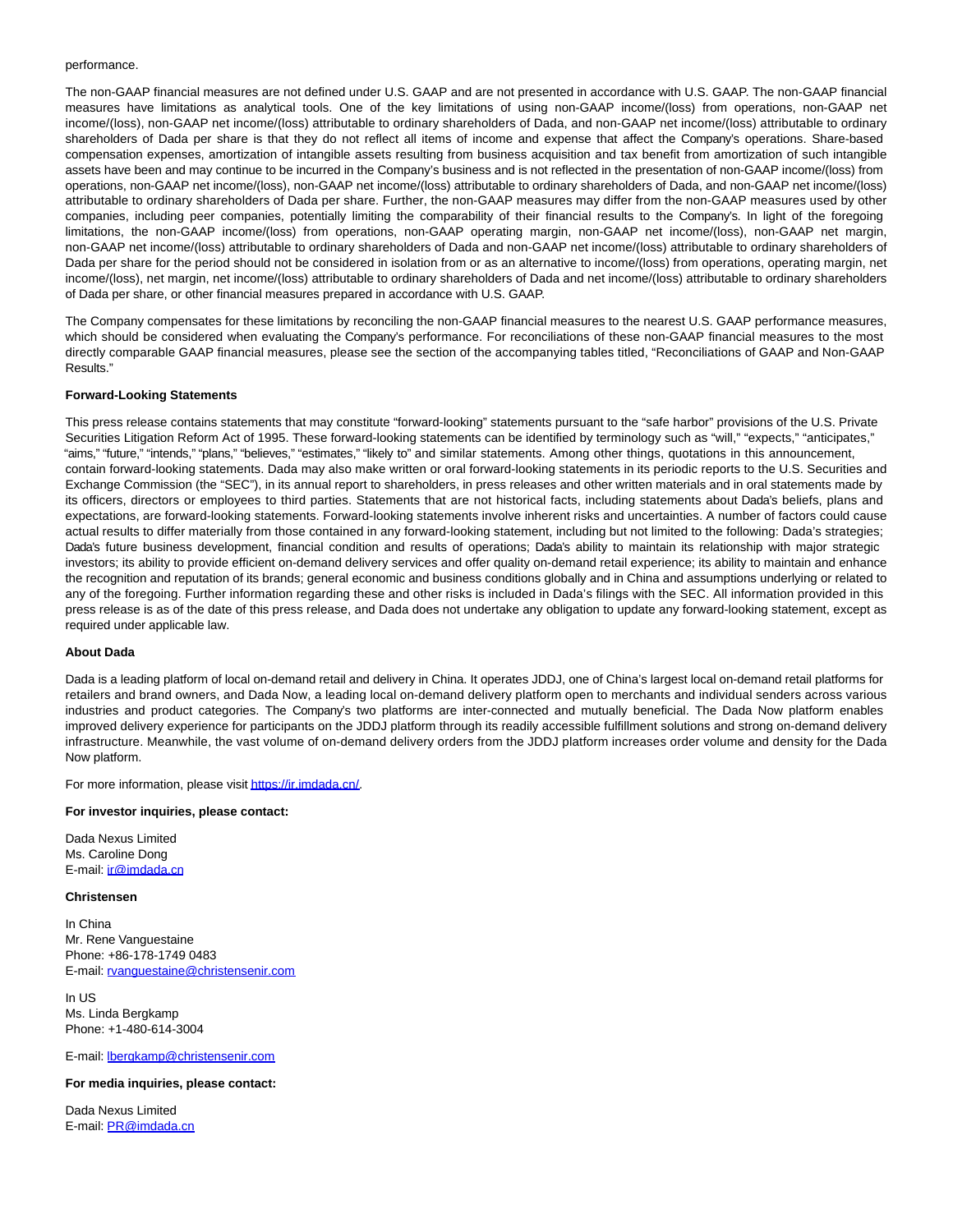# **DADA NEXUS LIMITED**

# **UNAUDITED CONDENSED CONSOLIDATED BALANCE SHEETS (Amounts in thousands, except share data and otherwise noted)**

| 2021<br>2022<br><b>RMB</b><br><b>RMB</b><br><b>ASSETS</b><br>Cash and cash equivalents<br>512,830<br>2,762,514<br>127,498<br>Restricted cash<br>58,020<br>1,193,909<br>Short-term investments<br>1,726,640<br>352,324<br>Accounts receivable<br>289,523<br>6,344<br>5,779<br>Inventories, net<br>840,667<br>995,975<br>Amount due from related parties<br>479,017<br>360,361<br>Prepayments and other current assets<br><b>Total current assets</b><br>3,443,111<br>6,268,290<br>37,555<br>32,842<br>Property and equipment, net<br>957,605<br>957,605<br>Goodwill<br>332,317<br>Intangible assets, net<br>1,866,868<br>76,811<br>Operating lease right-of-use assets<br>66,297<br>Non-current time deposits<br>400,000<br>400,000<br>33,181<br>35,858<br>Other non-current assets<br>1,837,469<br>3,359,470<br>5,280,580<br>9,627,760<br><b>LIABILITIES AND SHAREHOLDERS' EQUITY</b><br><b>Current liabilities</b><br>100,000<br>Short-term loan<br>100,000<br>9,800<br>Accounts payable<br>11,146<br>580,983<br>Payable to riders and drivers<br>506,751<br>71,760<br>Amount due to related parties<br>115,698<br>Accrued expenses and other current liabilities<br>620,406<br>571,846<br>35,759<br>32,317<br>Operating lease liabilities<br><b>Total current liabilities</b><br>1,418,708<br>1,337,758<br><b>Non-current liabilities</b><br>27,000<br>25,747<br>Deferred tax liabilities<br>38,863<br>46,243<br>Non-current operating lease liabilities<br>73,243<br>64,610<br>1,491,951<br>1,402,368<br><b>SHAREHOLDERS' EQUITY</b><br>Ordinary shares (US\$0.0001 par value, 2,000,000,000 and 2,000,000,000 shares<br>authorized, 955,876,116 and 1,074,060,674 shares issued, 927,776,552 and 1,041,107,850<br>shares outstanding as of December 31, 2021 and March 31, 2022, respectively)<br>633<br>644 |                                      | As of December |                 |  |
|------------------------------------------------------------------------------------------------------------------------------------------------------------------------------------------------------------------------------------------------------------------------------------------------------------------------------------------------------------------------------------------------------------------------------------------------------------------------------------------------------------------------------------------------------------------------------------------------------------------------------------------------------------------------------------------------------------------------------------------------------------------------------------------------------------------------------------------------------------------------------------------------------------------------------------------------------------------------------------------------------------------------------------------------------------------------------------------------------------------------------------------------------------------------------------------------------------------------------------------------------------------------------------------------------------------------------------------------------------------------------------------------------------------------------------------------------------------------------------------------------------------------------------------------------------------------------------------------------------------------------------------------------------------------------------------------------------------------------------------------------------------------------------------------------------------|--------------------------------------|----------------|-----------------|--|
|                                                                                                                                                                                                                                                                                                                                                                                                                                                                                                                                                                                                                                                                                                                                                                                                                                                                                                                                                                                                                                                                                                                                                                                                                                                                                                                                                                                                                                                                                                                                                                                                                                                                                                                                                                                                                  |                                      | 31,            | As of March 31, |  |
|                                                                                                                                                                                                                                                                                                                                                                                                                                                                                                                                                                                                                                                                                                                                                                                                                                                                                                                                                                                                                                                                                                                                                                                                                                                                                                                                                                                                                                                                                                                                                                                                                                                                                                                                                                                                                  |                                      |                |                 |  |
|                                                                                                                                                                                                                                                                                                                                                                                                                                                                                                                                                                                                                                                                                                                                                                                                                                                                                                                                                                                                                                                                                                                                                                                                                                                                                                                                                                                                                                                                                                                                                                                                                                                                                                                                                                                                                  |                                      |                |                 |  |
|                                                                                                                                                                                                                                                                                                                                                                                                                                                                                                                                                                                                                                                                                                                                                                                                                                                                                                                                                                                                                                                                                                                                                                                                                                                                                                                                                                                                                                                                                                                                                                                                                                                                                                                                                                                                                  | <b>Current assets</b>                |                |                 |  |
|                                                                                                                                                                                                                                                                                                                                                                                                                                                                                                                                                                                                                                                                                                                                                                                                                                                                                                                                                                                                                                                                                                                                                                                                                                                                                                                                                                                                                                                                                                                                                                                                                                                                                                                                                                                                                  |                                      |                |                 |  |
|                                                                                                                                                                                                                                                                                                                                                                                                                                                                                                                                                                                                                                                                                                                                                                                                                                                                                                                                                                                                                                                                                                                                                                                                                                                                                                                                                                                                                                                                                                                                                                                                                                                                                                                                                                                                                  |                                      |                |                 |  |
|                                                                                                                                                                                                                                                                                                                                                                                                                                                                                                                                                                                                                                                                                                                                                                                                                                                                                                                                                                                                                                                                                                                                                                                                                                                                                                                                                                                                                                                                                                                                                                                                                                                                                                                                                                                                                  |                                      |                |                 |  |
|                                                                                                                                                                                                                                                                                                                                                                                                                                                                                                                                                                                                                                                                                                                                                                                                                                                                                                                                                                                                                                                                                                                                                                                                                                                                                                                                                                                                                                                                                                                                                                                                                                                                                                                                                                                                                  |                                      |                |                 |  |
|                                                                                                                                                                                                                                                                                                                                                                                                                                                                                                                                                                                                                                                                                                                                                                                                                                                                                                                                                                                                                                                                                                                                                                                                                                                                                                                                                                                                                                                                                                                                                                                                                                                                                                                                                                                                                  |                                      |                |                 |  |
|                                                                                                                                                                                                                                                                                                                                                                                                                                                                                                                                                                                                                                                                                                                                                                                                                                                                                                                                                                                                                                                                                                                                                                                                                                                                                                                                                                                                                                                                                                                                                                                                                                                                                                                                                                                                                  |                                      |                |                 |  |
|                                                                                                                                                                                                                                                                                                                                                                                                                                                                                                                                                                                                                                                                                                                                                                                                                                                                                                                                                                                                                                                                                                                                                                                                                                                                                                                                                                                                                                                                                                                                                                                                                                                                                                                                                                                                                  |                                      |                |                 |  |
|                                                                                                                                                                                                                                                                                                                                                                                                                                                                                                                                                                                                                                                                                                                                                                                                                                                                                                                                                                                                                                                                                                                                                                                                                                                                                                                                                                                                                                                                                                                                                                                                                                                                                                                                                                                                                  |                                      |                |                 |  |
|                                                                                                                                                                                                                                                                                                                                                                                                                                                                                                                                                                                                                                                                                                                                                                                                                                                                                                                                                                                                                                                                                                                                                                                                                                                                                                                                                                                                                                                                                                                                                                                                                                                                                                                                                                                                                  |                                      |                |                 |  |
|                                                                                                                                                                                                                                                                                                                                                                                                                                                                                                                                                                                                                                                                                                                                                                                                                                                                                                                                                                                                                                                                                                                                                                                                                                                                                                                                                                                                                                                                                                                                                                                                                                                                                                                                                                                                                  | <b>Non-current assets</b>            |                |                 |  |
|                                                                                                                                                                                                                                                                                                                                                                                                                                                                                                                                                                                                                                                                                                                                                                                                                                                                                                                                                                                                                                                                                                                                                                                                                                                                                                                                                                                                                                                                                                                                                                                                                                                                                                                                                                                                                  |                                      |                |                 |  |
|                                                                                                                                                                                                                                                                                                                                                                                                                                                                                                                                                                                                                                                                                                                                                                                                                                                                                                                                                                                                                                                                                                                                                                                                                                                                                                                                                                                                                                                                                                                                                                                                                                                                                                                                                                                                                  |                                      |                |                 |  |
|                                                                                                                                                                                                                                                                                                                                                                                                                                                                                                                                                                                                                                                                                                                                                                                                                                                                                                                                                                                                                                                                                                                                                                                                                                                                                                                                                                                                                                                                                                                                                                                                                                                                                                                                                                                                                  |                                      |                |                 |  |
|                                                                                                                                                                                                                                                                                                                                                                                                                                                                                                                                                                                                                                                                                                                                                                                                                                                                                                                                                                                                                                                                                                                                                                                                                                                                                                                                                                                                                                                                                                                                                                                                                                                                                                                                                                                                                  |                                      |                |                 |  |
|                                                                                                                                                                                                                                                                                                                                                                                                                                                                                                                                                                                                                                                                                                                                                                                                                                                                                                                                                                                                                                                                                                                                                                                                                                                                                                                                                                                                                                                                                                                                                                                                                                                                                                                                                                                                                  |                                      |                |                 |  |
|                                                                                                                                                                                                                                                                                                                                                                                                                                                                                                                                                                                                                                                                                                                                                                                                                                                                                                                                                                                                                                                                                                                                                                                                                                                                                                                                                                                                                                                                                                                                                                                                                                                                                                                                                                                                                  |                                      |                |                 |  |
|                                                                                                                                                                                                                                                                                                                                                                                                                                                                                                                                                                                                                                                                                                                                                                                                                                                                                                                                                                                                                                                                                                                                                                                                                                                                                                                                                                                                                                                                                                                                                                                                                                                                                                                                                                                                                  | <b>Total non-current assets</b>      |                |                 |  |
|                                                                                                                                                                                                                                                                                                                                                                                                                                                                                                                                                                                                                                                                                                                                                                                                                                                                                                                                                                                                                                                                                                                                                                                                                                                                                                                                                                                                                                                                                                                                                                                                                                                                                                                                                                                                                  | <b>TOTAL ASSETS</b>                  |                |                 |  |
|                                                                                                                                                                                                                                                                                                                                                                                                                                                                                                                                                                                                                                                                                                                                                                                                                                                                                                                                                                                                                                                                                                                                                                                                                                                                                                                                                                                                                                                                                                                                                                                                                                                                                                                                                                                                                  |                                      |                |                 |  |
|                                                                                                                                                                                                                                                                                                                                                                                                                                                                                                                                                                                                                                                                                                                                                                                                                                                                                                                                                                                                                                                                                                                                                                                                                                                                                                                                                                                                                                                                                                                                                                                                                                                                                                                                                                                                                  |                                      |                |                 |  |
|                                                                                                                                                                                                                                                                                                                                                                                                                                                                                                                                                                                                                                                                                                                                                                                                                                                                                                                                                                                                                                                                                                                                                                                                                                                                                                                                                                                                                                                                                                                                                                                                                                                                                                                                                                                                                  |                                      |                |                 |  |
|                                                                                                                                                                                                                                                                                                                                                                                                                                                                                                                                                                                                                                                                                                                                                                                                                                                                                                                                                                                                                                                                                                                                                                                                                                                                                                                                                                                                                                                                                                                                                                                                                                                                                                                                                                                                                  |                                      |                |                 |  |
|                                                                                                                                                                                                                                                                                                                                                                                                                                                                                                                                                                                                                                                                                                                                                                                                                                                                                                                                                                                                                                                                                                                                                                                                                                                                                                                                                                                                                                                                                                                                                                                                                                                                                                                                                                                                                  |                                      |                |                 |  |
|                                                                                                                                                                                                                                                                                                                                                                                                                                                                                                                                                                                                                                                                                                                                                                                                                                                                                                                                                                                                                                                                                                                                                                                                                                                                                                                                                                                                                                                                                                                                                                                                                                                                                                                                                                                                                  |                                      |                |                 |  |
|                                                                                                                                                                                                                                                                                                                                                                                                                                                                                                                                                                                                                                                                                                                                                                                                                                                                                                                                                                                                                                                                                                                                                                                                                                                                                                                                                                                                                                                                                                                                                                                                                                                                                                                                                                                                                  |                                      |                |                 |  |
|                                                                                                                                                                                                                                                                                                                                                                                                                                                                                                                                                                                                                                                                                                                                                                                                                                                                                                                                                                                                                                                                                                                                                                                                                                                                                                                                                                                                                                                                                                                                                                                                                                                                                                                                                                                                                  |                                      |                |                 |  |
|                                                                                                                                                                                                                                                                                                                                                                                                                                                                                                                                                                                                                                                                                                                                                                                                                                                                                                                                                                                                                                                                                                                                                                                                                                                                                                                                                                                                                                                                                                                                                                                                                                                                                                                                                                                                                  |                                      |                |                 |  |
|                                                                                                                                                                                                                                                                                                                                                                                                                                                                                                                                                                                                                                                                                                                                                                                                                                                                                                                                                                                                                                                                                                                                                                                                                                                                                                                                                                                                                                                                                                                                                                                                                                                                                                                                                                                                                  |                                      |                |                 |  |
|                                                                                                                                                                                                                                                                                                                                                                                                                                                                                                                                                                                                                                                                                                                                                                                                                                                                                                                                                                                                                                                                                                                                                                                                                                                                                                                                                                                                                                                                                                                                                                                                                                                                                                                                                                                                                  |                                      |                |                 |  |
|                                                                                                                                                                                                                                                                                                                                                                                                                                                                                                                                                                                                                                                                                                                                                                                                                                                                                                                                                                                                                                                                                                                                                                                                                                                                                                                                                                                                                                                                                                                                                                                                                                                                                                                                                                                                                  |                                      |                |                 |  |
|                                                                                                                                                                                                                                                                                                                                                                                                                                                                                                                                                                                                                                                                                                                                                                                                                                                                                                                                                                                                                                                                                                                                                                                                                                                                                                                                                                                                                                                                                                                                                                                                                                                                                                                                                                                                                  |                                      |                |                 |  |
|                                                                                                                                                                                                                                                                                                                                                                                                                                                                                                                                                                                                                                                                                                                                                                                                                                                                                                                                                                                                                                                                                                                                                                                                                                                                                                                                                                                                                                                                                                                                                                                                                                                                                                                                                                                                                  | <b>Total non-current liabilities</b> |                |                 |  |
|                                                                                                                                                                                                                                                                                                                                                                                                                                                                                                                                                                                                                                                                                                                                                                                                                                                                                                                                                                                                                                                                                                                                                                                                                                                                                                                                                                                                                                                                                                                                                                                                                                                                                                                                                                                                                  | <b>TOTAL LIABILITIES</b>             |                |                 |  |
|                                                                                                                                                                                                                                                                                                                                                                                                                                                                                                                                                                                                                                                                                                                                                                                                                                                                                                                                                                                                                                                                                                                                                                                                                                                                                                                                                                                                                                                                                                                                                                                                                                                                                                                                                                                                                  |                                      |                |                 |  |
|                                                                                                                                                                                                                                                                                                                                                                                                                                                                                                                                                                                                                                                                                                                                                                                                                                                                                                                                                                                                                                                                                                                                                                                                                                                                                                                                                                                                                                                                                                                                                                                                                                                                                                                                                                                                                  |                                      |                |                 |  |
|                                                                                                                                                                                                                                                                                                                                                                                                                                                                                                                                                                                                                                                                                                                                                                                                                                                                                                                                                                                                                                                                                                                                                                                                                                                                                                                                                                                                                                                                                                                                                                                                                                                                                                                                                                                                                  |                                      |                |                 |  |
|                                                                                                                                                                                                                                                                                                                                                                                                                                                                                                                                                                                                                                                                                                                                                                                                                                                                                                                                                                                                                                                                                                                                                                                                                                                                                                                                                                                                                                                                                                                                                                                                                                                                                                                                                                                                                  |                                      |                |                 |  |
| Additional paid-in capital<br>15,714,015<br>20,758,707                                                                                                                                                                                                                                                                                                                                                                                                                                                                                                                                                                                                                                                                                                                                                                                                                                                                                                                                                                                                                                                                                                                                                                                                                                                                                                                                                                                                                                                                                                                                                                                                                                                                                                                                                           |                                      |                |                 |  |

| Accumulated deficit | (11,816,229) | (12, 420, 469) |
|---------------------|--------------|----------------|
|                     |              |                |

| , www.naratou aonor.                 | .         | $1 - 7 - 0.700$ |
|--------------------------------------|-----------|-----------------|
| Accumulated other comprehensive loss | (109.790) | (113.490)       |

# **TOTAL SHAREHOLDERS' EQUITY 3,788,629 8,225,392**

| .280.580 | 9.627.760 |
|----------|-----------|
|          |           |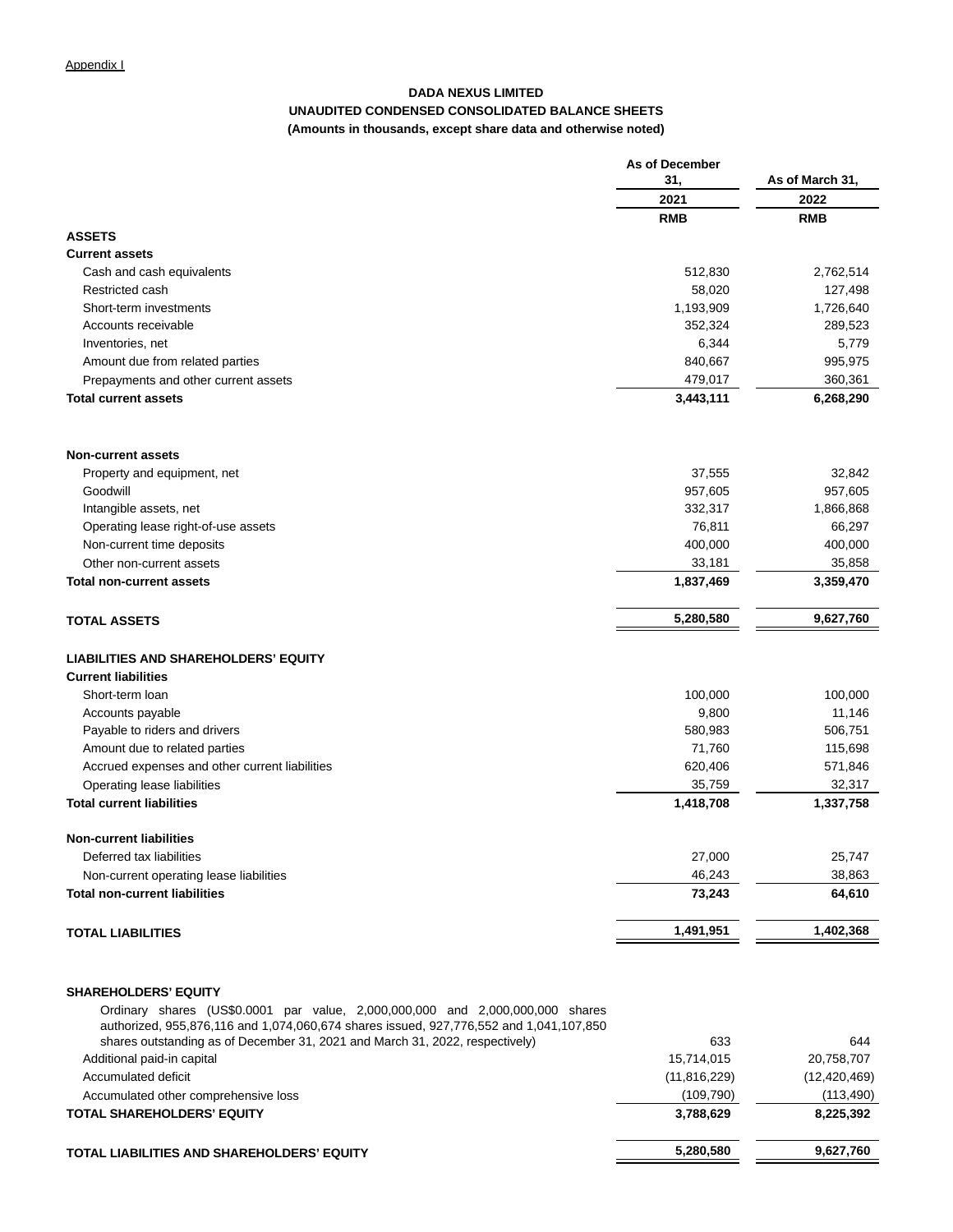## **DADA NEXUS LIMITED UNAUDITED CONDENSED CONSOLIDATED STATEMENTS OF OPERATIONS AND COMPREHENSIVE LOSS (Amounts in thousands, except share and per share data and otherwise noted)**

|                                                                | For the three months ended March 31, |                    |
|----------------------------------------------------------------|--------------------------------------|--------------------|
|                                                                | 2021                                 | 2022<br><b>RMB</b> |
|                                                                | <b>RMB</b>                           |                    |
| Net revenues                                                   | 1,672,763                            | 2,025,321          |
| <b>Costs and expenses</b>                                      |                                      |                    |
| Operations and support                                         | (1, 394, 991)                        | (1, 270, 273)      |
| Selling and marketing                                          | (790, 718)                           | (1, 114, 464)      |
| General and administrative                                     | (102, 737)                           | (100, 809)         |
| Research and development                                       | (124, 198)                           | (164, 673)         |
| Other operating expenses                                       | (12,607)                             | (14, 038)          |
| <b>Total costs and expenses</b>                                | (2,425,251)                          | (2,664,257)        |
| Other operating income                                         | 11,042                               | 13,248             |
| Loss from operations                                           | (741, 446)                           | (625, 688)         |
| Other income/(expenses)                                        |                                      |                    |
| Interest income                                                | 35,582                               | 14,103             |
| Interest expenses                                              | (5, 399)                             | (822)              |
| Foreign exchange gain/(loss)                                   | (260)                                | 6,914              |
| <b>Total other income</b>                                      | 29,923                               | 20,195             |
| Loss before income tax benefits                                | (711, 523)                           | (605, 493)         |
| Income tax benefits                                            | 1,253                                | 1,253              |
| <b>Net loss</b>                                                | (710, 270)                           | (604, 240)         |
| Accretion of convertible redeemable preferred shares           |                                      |                    |
| Net loss attributable to ordinary shareholders of Dada Group   | (710, 270)                           | (604, 240)         |
| Net loss per share                                             |                                      |                    |
| Basic                                                          | (0.75)                               | (0.62)             |
| <b>Diluted</b>                                                 | (0.75)                               | (0.62)             |
| Weighted average shares used in calculating net loss per share |                                      |                    |
| Basic                                                          | 950,251,619                          | 972,608,175        |
| <b>Diluted</b>                                                 | 950,251,619                          | 972,608,175        |
| <b>Net loss</b>                                                | (710, 270)                           | (604, 240)         |
| Other comprehensive loss                                       |                                      |                    |
| Foreign currency translation adjustments, net of tax of nil    | (15, 174)                            | (3,700)            |
| <b>Total comprehensive loss</b>                                | (725, 444)                           | (607, 940)         |

# **DADA NEXUS LIMITED Reconciliations of GAAP and Non-GAAP Results (Amounts in thousands, except share and per share data and otherwise noted)**

|                                  | For the three months ended March 31, |                    |
|----------------------------------|--------------------------------------|--------------------|
|                                  | 2021                                 | 2022<br><b>RMB</b> |
|                                  | <b>RMB</b>                           |                    |
| Loss from operations             | (741, 446)                           | (625, 688)         |
| Add:                             |                                      |                    |
| Share-based compensation expense | 50,103                               | 55,012             |
| Intangible assets amortization   | 43,278                               | 69,313             |
| Non-GAAP loss from operations    | (648,065)                            | (501, 363)         |
| <b>Net loss</b>                  | (710, 270)                           | (604, 240)         |